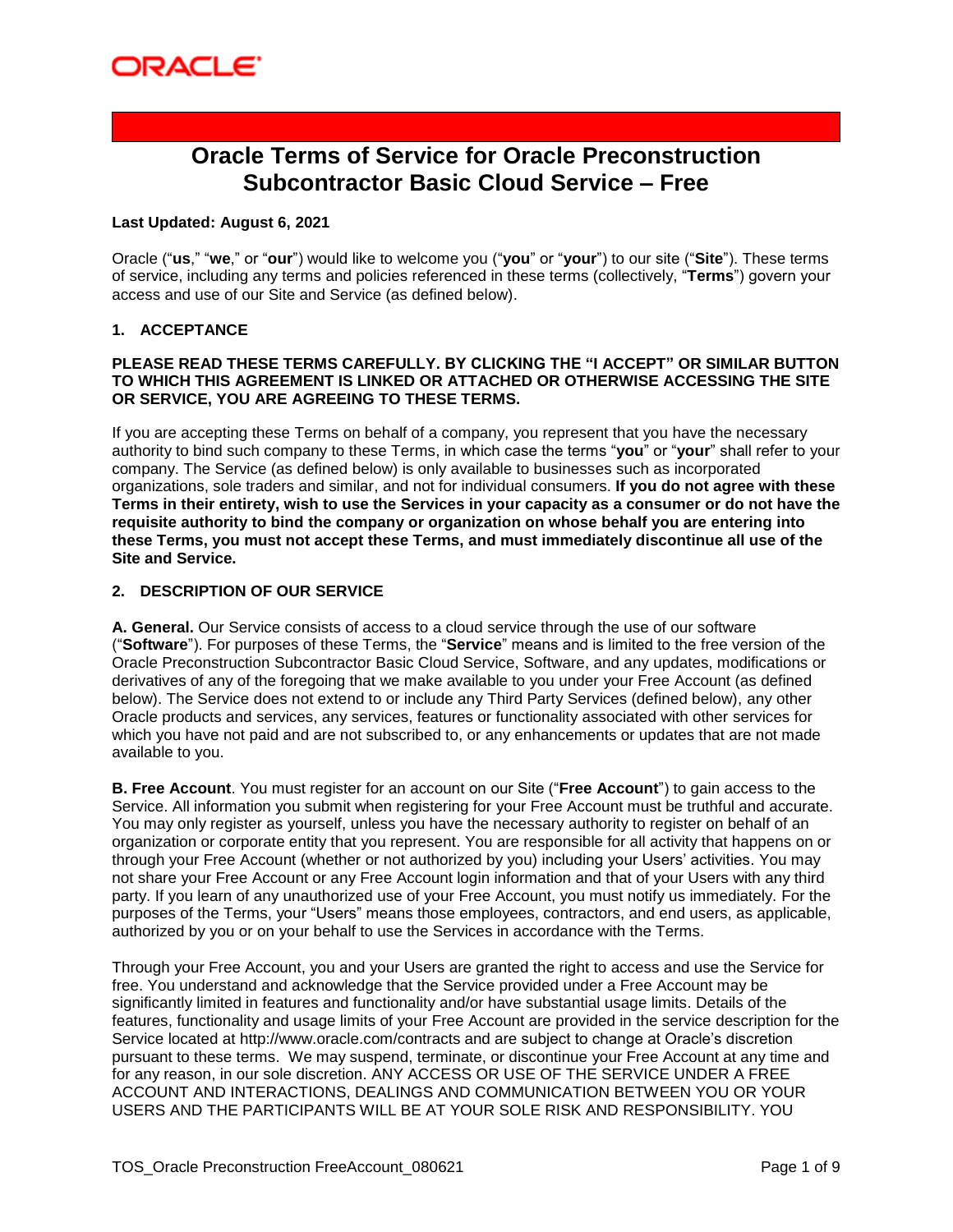## ORACI E'

ACKNOWLEDGE THAT WE HAVE NOT VETTED, CONFIRMED THE IDENTITY OR ENDORSED ANY OF THE PARTICIPANTS AND WE DISCLAIM ALL LIABILITY TO YOU AND ANY THIRD PARTY WHATSOEVER IN RELATION TO (I) THE PARTICIPANTS AND ANY CONTENT, DATA OR INFORMATION PROVIDED BY THE PARTCIPANTS TO YOU THROUGH THE SERVICES OR OTHERWISE; (II) FOR THE PARTICPANTS' ACTS AND OMISSIONS; OR (III) FOR ORACLE FOLLOWING THE GENERAL CONTRACTOR'S INSTRUCTIONS IN RELATION TO THE PROJECT, BID PACKAGE OR PROJECT DATA. YOU AGREE TO INDEMIFY US AGAINST ANY CLAIM BY ANOTHER PARTICIPANT OR THIRD PARTY RELATED TO YOUR CONTENT OR YOUR USE OF THE SERVICES IN BREACH OF THE TERMS.

You may upgrade to a paid, premium subscription of the Service ("**Premium Subscription**") subject to you executing an order with Oracle. Upon execution of an order with Oracle for the Premium Subscription, (i) your usage of the Premium Subscription will be governed by the applicable ordering document and master agreement referenced therein; and (ii) these Terms will be terminated.

## **3. USE OF THE SERVICE**

**A. Requirements**. Your use of and access to the Service is conditioned upon you meeting and continuing to meet the following requirements ("**Requirements**"), which you represent and warrant: (i) the person accepting the terms on your behalf is at least 18 years old and have the legal capacity to be bound by these Terms and bind the organization or corporate entity you represent to the Terms, or if you are a natural person, you are at least 18 years old and have the legal capacity to be bound by the terms; (ii) all information which you and your Users provide to us, including but not limited to information provided during registration and Your Content, is yours or within your right to use, and is and will remain accurate, complete and current; (iii) All websites, services and/or mobile applications (collectively, "**Your Applications**") for which you are accessing the Service are owned by you; and (iv) Neither you nor any of Your Applications are subject to any pending lawsuits, fines, or government or regulatory actions.

**B. Permission to Use.** Subject to your acceptance of and compliance with these Terms, satisfaction of the Requirements and registration for a Free Account, you shall be permitted to access and use only those features of the Service that are applicable to your Free Account on a non-exclusive, personal, nontransferable basis, solely in strict compliance with these Terms and all applicable laws. If permitted under your Free Account, you may allow your Users to use the Service solely on your behalf, provided that you must ensure that all your Users comply with these Terms. In order to use the Service you may be required to download our Software. Subject to the these Terms, you shall have a non-exclusive, nontransferable, non-assignable, and limited right to use such Software solely in connection with the Service and in accordance with your Free Account. Some Software used in our Service may be offered under an open source license. In the event of a conflict between these Terms and any such open source license, the open source license will prevail with respect to that Software.

**C. Restrictions.** You are responsible for your and your Users use of the Service. You agree that you and your Users will not (and will not permit or encourage any third party to) directly or indirectly: (i) use the Service in any manner or for any purpose other than as expressly permitted by these Terms; (ii) license, sell, resell, sublicense, distribute, transfer, assign, rent, lease or commercially exploit the Service, or include the Service in any service bureau or outsourcing operation; (iii) frame or mirror any part of the Service; (iv) remove, obscure or alter any proprietary right notice on or in connection with the Service; (v) use the Service to store or transmit malicious code, files, scripts, agents, or programs, including without limitation viruses and Trojan Horses; (vi) interfere with or disrupt the integrity or performance of the Service; (vii) interfere with other users' use of the Service; (viii) use the Service to attempt to access, acquire or otherwise obtain data to which you are not legally entitled; (ix) impersonate any person or entity or misrepresent your affiliation with a person or entity; (x) use the Service in violation of applicable laws, rules, and regulations; (xi) use the Service to infringe the intellectual property rights, or otherwise violate the rights of others (xii) modify, make derivative works of, disassemble, decompile, reverse engineer, reproduce, republish ,or copy any part of the Services (including data structures or similar materials produced by programs); or (xiii) access or use the Service to build or support, directly or indirectly, products or services competitive to Oracle.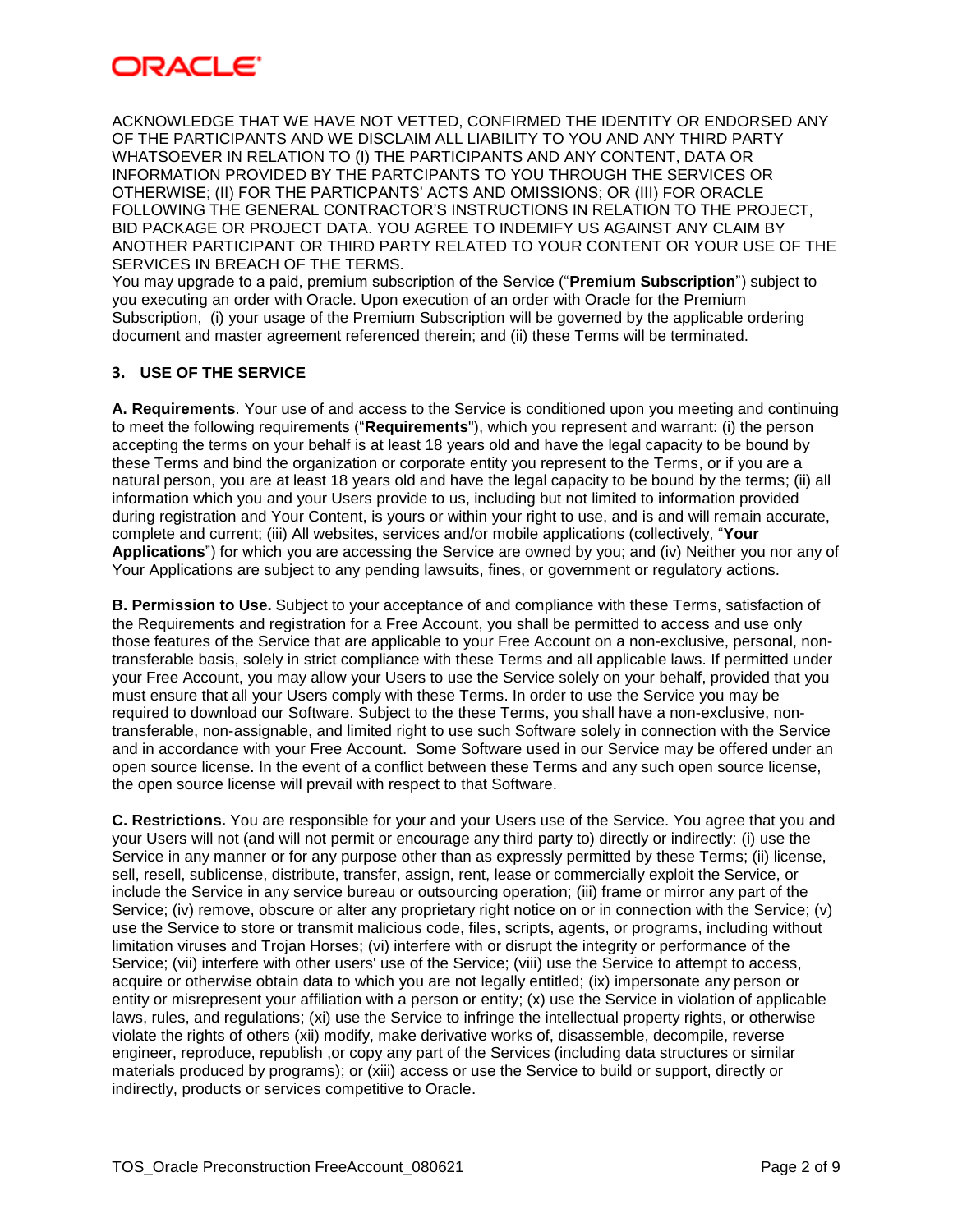## ORACI E'

You agree that you will not (and will not permit or encourage any third party to) directly or indirectly: (a) use the Service to harass any person; cause damage or injury to any person or property; publish any material that is false, defamatory, harassing or obscene; violate privacy rights; promote bigotry, racism, hatred or harm; send unsolicited bulk e-mail, junk mail, spam or chain letters; infringe property rights; or otherwise violate applicable laws, ordinances or regulations; (b) perform or disclose any benchmarking, availability or performance testing of the Service; (c) perform or disclose network discovery, port and service identification, vulnerability scanning, password cracking, remote access or penetration testing of the Services; or (d) use the Service to perform cyber currency or crypto currency mining (these restrictions are collectively referred to as the "**Acceptable Use Policy**"). In addition to other rights that we have in these Terms, we have the right to take remedial action if the Acceptable Use Policy is violated, and such remedial action may include removing or disabling access to material that violates the policy.

**D. Your Content**. Subject to the Terms, you may upload, transmit, post or create content, data, and information within the Service (collectively, "**Your Content**"). You understand that Your Content may be visible or otherwise accessible to your Users, the Participants (as defined below), and the public. You are solely responsible for ensuring that your Free Account has the appropriate settings for Your Content and we will not be responsible for any of Your Content being made visible to other users and organizations accessing or using Oracle Preconstruction ("**Participants**") or any third party through the Oracle Preconstruction. You acknowledge and agree that once Your Content is shared with, or transmitted to, a General Contractor (as defined below) through the Services, it may become part of such General Contractor's Your Content and any requests to delete, amend or withdraw such content or data would need to be made by you to the applicable General Contractor. We are not be liable to you for following the General Contractor's instructions and the effect such instructions may have on you and Your Content or for deleting or retaining such content and data in accordance with the Hosting and Delivery Polices and the Oracle Global Business Unit Cloud Services Pillar Document available at <http://www.oracle.com/us/corporate/contracts/cloud-services/index.html> (together the "**H&D Policies**") or otherwise. You are solely responsible for and will hold us harmless from any claims or damages arising in connection with Your Content, any bids, submissions or other interactions you may have with other Participants, including the General Contractors. You represent and warrant that you have all of the necessary rights, licenses, and consents to make Your Content available to us and the Participants in connection with the Service and Your Content will not infringe on the intellectual property rights, privacy rights, publicity rights, or other legal rights of any third party. You represent and warrant that Your Content will not contain any unlawful, defamatory, offensive, libelous, harassing, abusive, fraudulent, pornographic or obscene content or material. We do not actively monitor Your Content; however, we may refuse to accept or to transmit any of Your Content, or delete Your Content from the Service at any time, if we determine that Your Content is in violation of these Terms, or is otherwise inappropriate, in our sole discretion. You understand that upon any termination of your Free Account, that your access to Your Content will also be terminated. You agree to indemnify Oracle for any breach by you or your Users of the Terms.

**E. Global Directory**. The Global Directory (as defined below), including your and your Users' personal information may be visible to all Participants, who may contact you and your Users through the Services or otherwise. "**Global Directory**" means the index of Participants and their personal information (including you and your Users) that may be accessible by you and other Participants through Oracle Preconstruction. Oracle will process the data or information you upload or include in the Global Directory in accordance with the Oracle Services Privacy Policy. You acknowledge and agree that all Participants listed in the Global Directory (whether General Contractors or Subcontractors) are joint controllers of any personal information contained therein for their respective use of the Global Directory to contact other Participants. You and all the Participants are responsible for compliance with all obligations applicable to controllers under applicable data protection law, in particular for any decisions and actions concerning the processing of such personal information and for complying with requests from individuals in accordance with applicable data protection laws with regard to your use of such personal information.

**F. General Contractor**. For the purposes of these Terms, a General Contractor is a Participant who executed an order with Oracle and who can communicate with other Participants and invite you and/or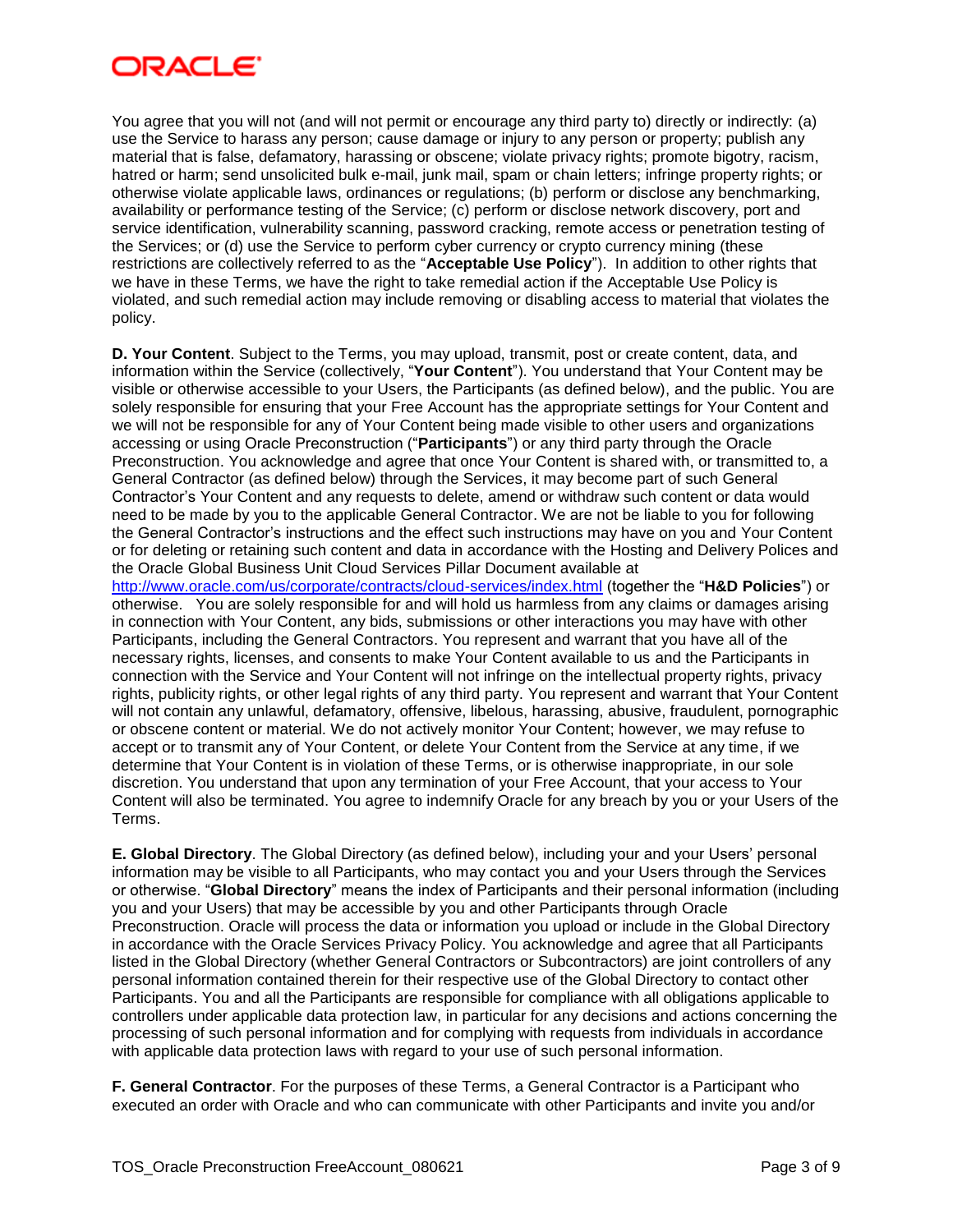

other Participants to respond to bids, Bid Packages and requests through Oracle Preconstruction ("**General Contractor**"). Once Your Content is transmitted to a General Contractor it will become part of the Project Data (as defined below) and may not be withdrawn or deleted by you. Any request by you to withdraw or delete any Your Content within the Project Data will need to be made to the General Contractor. You further understand that the General Contractor may close or permanently delete any bid requests, files, invitations, RFIs, RFPs, bids, quotes, history and audit logs, communications and any other responses, data and any content received from, or sent to Participants through Oracle Preconstruction in relation to that Project or Bid Package, which may include Your Content ("**Project Data**") and make such Project Data inaccessible by you. We may also permanently delete Project Data in accordance with the H&D Policies or otherwise. We shall have no liability for the information, content and data transmitted to you by the General Contractor(s), the Project Data, the General Contractor(s) and other Participants acts and omissions and for us following the General Contractor's instructions in relation to the Project Data and deleting Project Data (including Your Content) in accordance with the H&D Policies or otherwise. You acknowledge that once a Project or Bid Package is closed on Oracle Preconstruction, Project Data may still be accessible by the applicable General Contractor, until the Project is deleted on Oracle Preconstruction. You understand that we may, but have no obligation to, notify you prior to or upon the closure of a Project or a Bid Package or the deletion of the Project Data.

G. "Program Documentation" shall be made available to you as part of the Service and can be accessed online at<http://oracle.com/contracts> or such other address specified by Oracle. Program Documentation are incorporated in these Terms and may include user manuals, help windows, readme files for the Service and any Software. You agree to abide by the obligations and instructions in the Program Documentation.

### **4. UPDATES**

**A. Service**. We reserve the right, at our sole and absolute discretion, to: (i) make any unscheduled deployments of changes, modifications, updates or enhancements to the Service (or any part, feature or functionality thereof) at any time, with or without notice, (ii) modify, add, disable or remove features or functionality of the Service, (iii) modify, add, disable or remove any content, information or other material made available on or through the Service, (iv) modify, add, disable or remove any Third Party Services made available on, through or facilitated on or through the Services, and (v) modify, remove or substitute any promotions or special offers made available on or through our Service. If you do not agree or object to any change we make to the Service, then your sole and exclusive remedy shall be to terminate your Free Account (as provided in these Terms).

**B. Terms**. We may make changes to these Terms from time to time and you are responsible for periodically checking these Terms for any changes. By continuing to access or use the Services after those revisions become effective, you agree to be bound by the revised Terms. If you do not agree with the revised Terms, your sole and exclusive remedy shall be to terminate your Free Account (as provided in these Terms).

### **5. PROPRIETARY RIGHTS**

**A. Our Proprietary Rights.** We and our licensors own all rights, title, and interest in and to the Site, Service, any and all components of the Service, all user interfaces and design on the Service, all content of any kind originating with us on the Service, all Proprietary Information, and all analytics, statistics and other information associated with use of the Service (collectively, "**Analytics**"), and all proprietary and intellectual property rights related to all of the above. In no event shall you contest our ownership rights with respect to any of the foregoing. Except for the express rights granted in Section 3.B, no other rights are granted by Oracle under these Terms, by implication, estoppel or otherwise, and all rights not expressly granted in these Terms are reserved by Oracle.

**B. Your Proprietary Rights.** Subject to our rights in this Section 5, you shall own all right, title and interest in and to Your Content.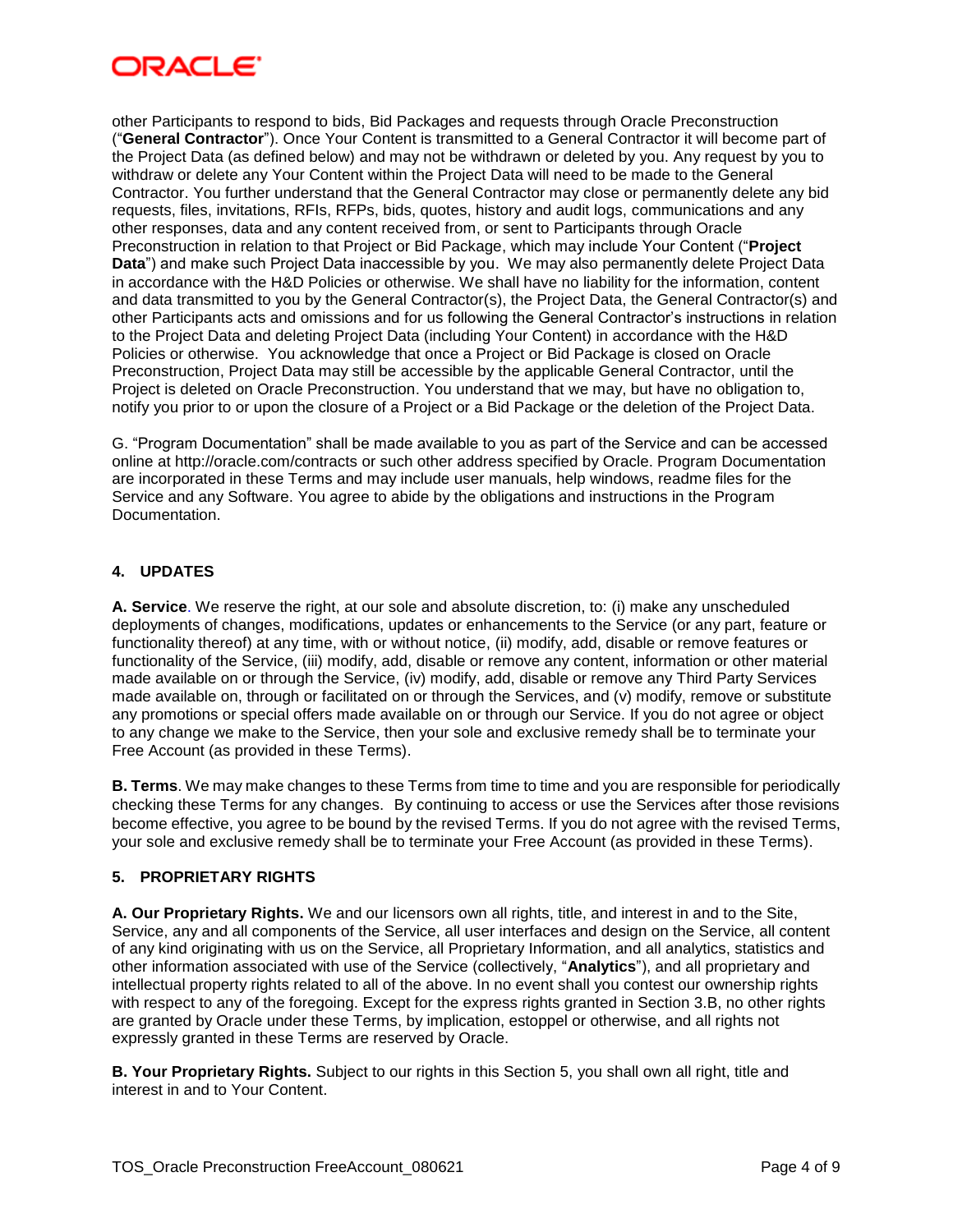# ORACLE

**C. Grant of Rights.** You hereby grant Oracle and its subsidiaries, affiliates, contractors, vendors, and agents a non-exclusive, worldwide, perpetual, irrevocable, royalty-free right to use, display, copy, distribute, modify and make derivative works of Your Content in connection with the Service, including the operation, maintenance, and improvement of the Service, and the compilation of Analytics. To the extent you make Your Content available through the Service, you hereby grant to your Users, other Participants, and anyone else that may have access to Your Content through the Oracle Preconstruction, a nonexclusive right to access Your Content through the Service, and to use, reproduce, distribute, display and perform Your Content as permitted through the functionality of the Service. If you provide us with comments, suggestions, recommendations or other feedback with respect to the Service, including, without limitation, with respect to modifications, enhancements, improvements and other changes to the Service (collectively, "**Feedback**"), you hereby grant to us a worldwide, perpetual, irrevocable, royalty-free right to use, reproduce, modify, distribute, and/or exploit, for commercial purposes or otherwise, the Feedback in connection with the Service or any of our other products and services now existing or later developed, without any obligation to you.

**D. Proprietary Information**. All technical and non-technical information concerning or relating to the Site and Service and Oracle Preconstruction in general, including any source code, documentation, product roadmaps, business and marketing plans, and any information related to the foregoing constitutes our confidential and proprietary information ("**Proprietary Information**"). You agree to: (i) use the Proprietary Information only in connection with fulfilling your rights and obligations under these Terms; (ii) hold the Proprietary Information in strict confidence and exercise due care with respect to its handling and protection, consistent with your protection of your own Proprietary Information but not less than reasonable care; and (iii) not publish or disclose the Proprietary Information except for disclosures to employees who have entered into written confidentiality obligations no less stringent than those contained in these Terms, and then only on a "need-to-know" basis. You agree that any unauthorized disclosure of the Proprietary Information would cause us irreparable harm, and that in the event of any breach or threatened breach of the above confidentiality obligations, we shall be entitled to seek equitable relief in addition to any other remedy we may have at law or in equity.

### **6. Indemnification**

A. If a third party makes a claim against either you or Oracle ("**Recipient**" which may refer to you or us depending upon which party received the Material), that any information, design, specification, instruction, software, service, data, hardware, or material (collectively, "**Material**") furnished by either you or us ("**Provider**" which may refer to you or us depending on which party provided the Material) and used by the Recipient infringes the third party's intellectual property rights, the Provider, at the Provider's sole cost and expense, will defend the Recipient against the claim and indemnify the Recipient from the damages, liabilities, costs and expenses awarded by the court to the third party claiming infringement or the settlement agreed to by the Provider, if the Recipient does the following: a. notifies the Provider promptly in writing, not later than 30 days after the Recipient receives notice of the claim (or sooner if required by applicable law); b. gives the Provider sole control of the defense and any settlement negotiations; and c. gives the Provider the information, authority and assistance the Provider needs to defend against or settle the claim.

B. If the Provider believes or it is determined that any of the Material may have violated a third party's intellectual property rights, the Provider may choose to either modify the Material to be non-infringing (while substantially preserving its utility or functionality) or obtain a license to allow for continued use, or if these alternatives are not commercially reasonable, the Provider may end the license for, and require return of, the applicable Material. If such return materially affects our ability to meet obligations under these Terms, then we may, upon 30 days prior written notice, terminate the Service. If such Material is third party technology and the terms of the third party license do not allow us to terminate the license, then we may, upon 30 days prior written notice, end the Service associated with such Material.

C. The Provider will not indemnify the Recipient if the Recipient (a) alters the Material or uses it outside the scope of use identified in the Provider's user or program documentation, or (b) uses a version of the Material which has been superseded, if the infringement claim could have been avoided by using an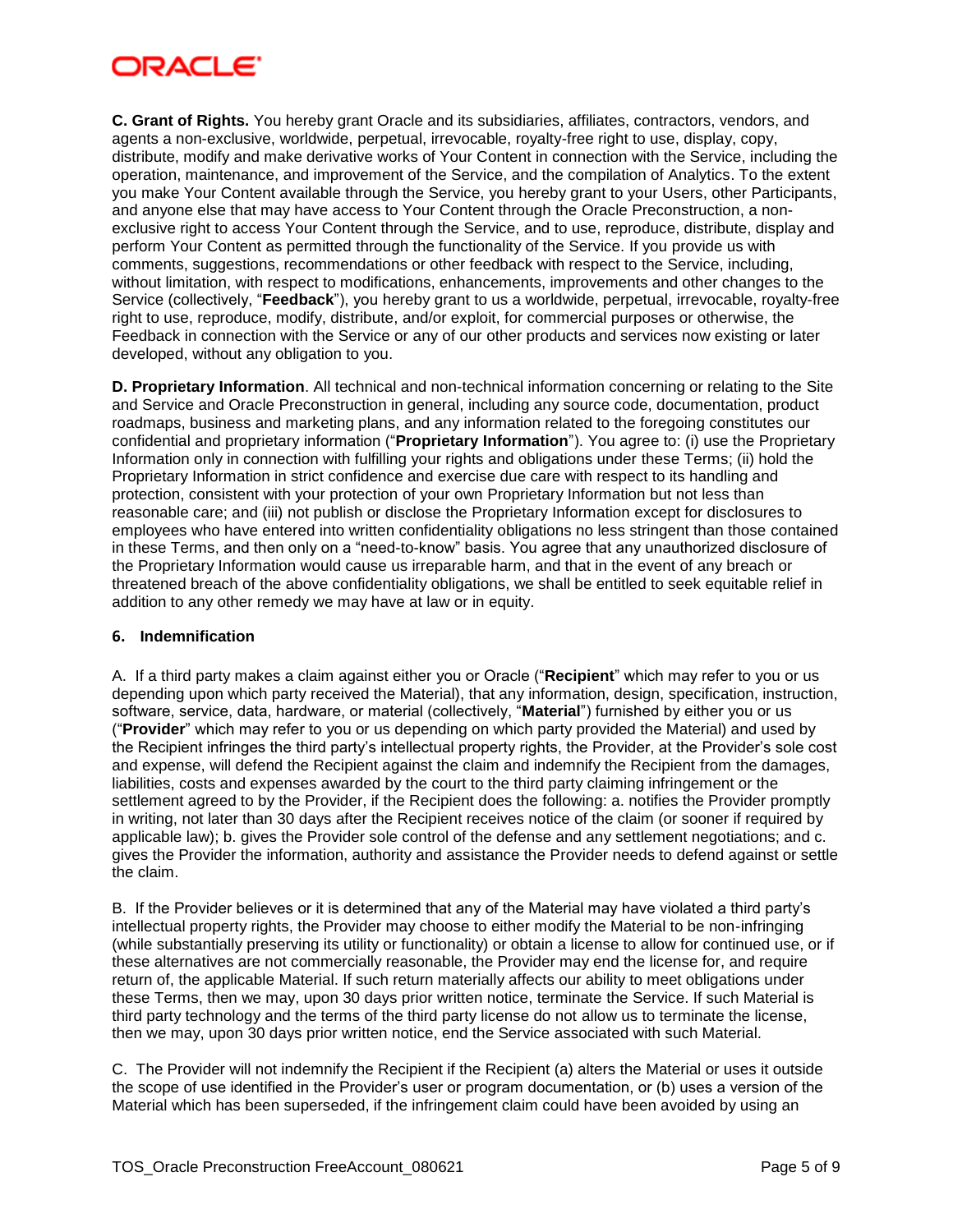## ORACL E

unaltered current version of the Material which was made available to the Recipient. The Provider will not indemnify the Recipient to the extent that an infringement claim is based upon any Material not furnished by the Provider. We will not indemnify you to the extent that an infringement claim is based on Third Party Content or any Material from a third party portal or other external source that is accessible or made available to you within or by the Services (e.g., a social media post from a third party blog or forum, a third party Web page accessed via a hyperlink, marketing data from third party data providers, etc.).

D. This Section 6 provides the parties' exclusive remedy for any infringement claims or damages.

## **7. PRIVACY**

Any information that you provide to us in connection with the Service is subject to the Oracle Services Privacy Policy, the current version of which is incorporated into these Terms by this reference and located at https://www.oracle.com/us/legal/privacy/overview/index.html (the "**Services Privacy Policy**"). You may only exercise your rights under the Services Privacy Policy for the Project Data through the applicable General Contractor. In relation to Project Data, you acknowledge and agree that you do not obtain any additional rights or claims separate and distinct from the applicable General Contractor's rights under the General Contractor's applicable data processing agreement and privacy policies. Any audit request under the Services Privacy Policy must be coordinated between you and the applicable General Contractor and must not exceed in total 1 audit per year by the parties.

### **8. THIRD PARTY SERVICES AND CONTENT**

**A. Third Party Services**. We may make available to you certain third party products or services for use in connection with the Service ("**Third Party Services**"). When you engage a third party's website or service, which is linked to, facilitated through or provided via our Service, you are interacting with the third party and not with us. These Third Party Services are not under our control and we are not responsible for the contents, functionality or performance of any Third Party Services, or any changes or updates to such Third Party Services maintained by the applicable third parties. You understand and agree that your use of those Third Party Services may be subject to additional terms and conditions and policies that are specific to such Third Party Services, and that you shall be bound by such terms and conditions and policies if you elect to use such Third Party Services. We make no representations or warranties with respect to any Third Party Services, be it express or implied. We are not responsible for the privacy practices of such Third Party Services nor any data or information you may share with or via such Third Party Services. You are solely responsible for determining the suitability of any Third Party Services that you elect to use in connection with the Service. Any and all use of such Third Party Services shall be at your sole risk.

**B. Third Party Content**. Any opinions, advice, statements, services, offers, or other information that constitutes part of the content expressed, authored, or made available by other users or other third parties on or through the Service (collectively, "**Third Party Content**") are those of their respective authors or producers and not ours. It is your responsibility to evaluate the information, opinion, advice, or other content available on and through the Site and Service. We do not control Third Party Content and do not guarantee the accuracy, integrity or quality of such Third Party Content. We are not responsible for the performance of, nor do we endorse, any Third Party Content or any information or materials advertised in or through either of the foregoing. We will not be responsible or liable, directly or indirectly, for any damage or loss caused to you by your use of or reliance on any goods, services, or information available on or through any Third Party Content.

### **9. DISCLAIMER**

TO THE MAXIMUM EXTENT NOT PROHIBITED BY APPLICABLE LAW, WE DISCLAIM ALL WARRANTIES, WHETHER EXPRESS OR IMPLIED, INCLUDING THE IMPLIED WARRANTIES OF MERCHANTABILITY, FITNESS FOR A PARTICULAR PURPOSE, AND NON-INFRINGEMENT. THE SITE, SOFTWARE, AND SERVICE ARE PROVIDED "AS-IS," AND "AS AVAILABLE" WITHOUT ANY WARRANTY OF ANY KIND. WE DO NOT WARRANT THE COMPREHENSIVENESS, CORRECTNESS,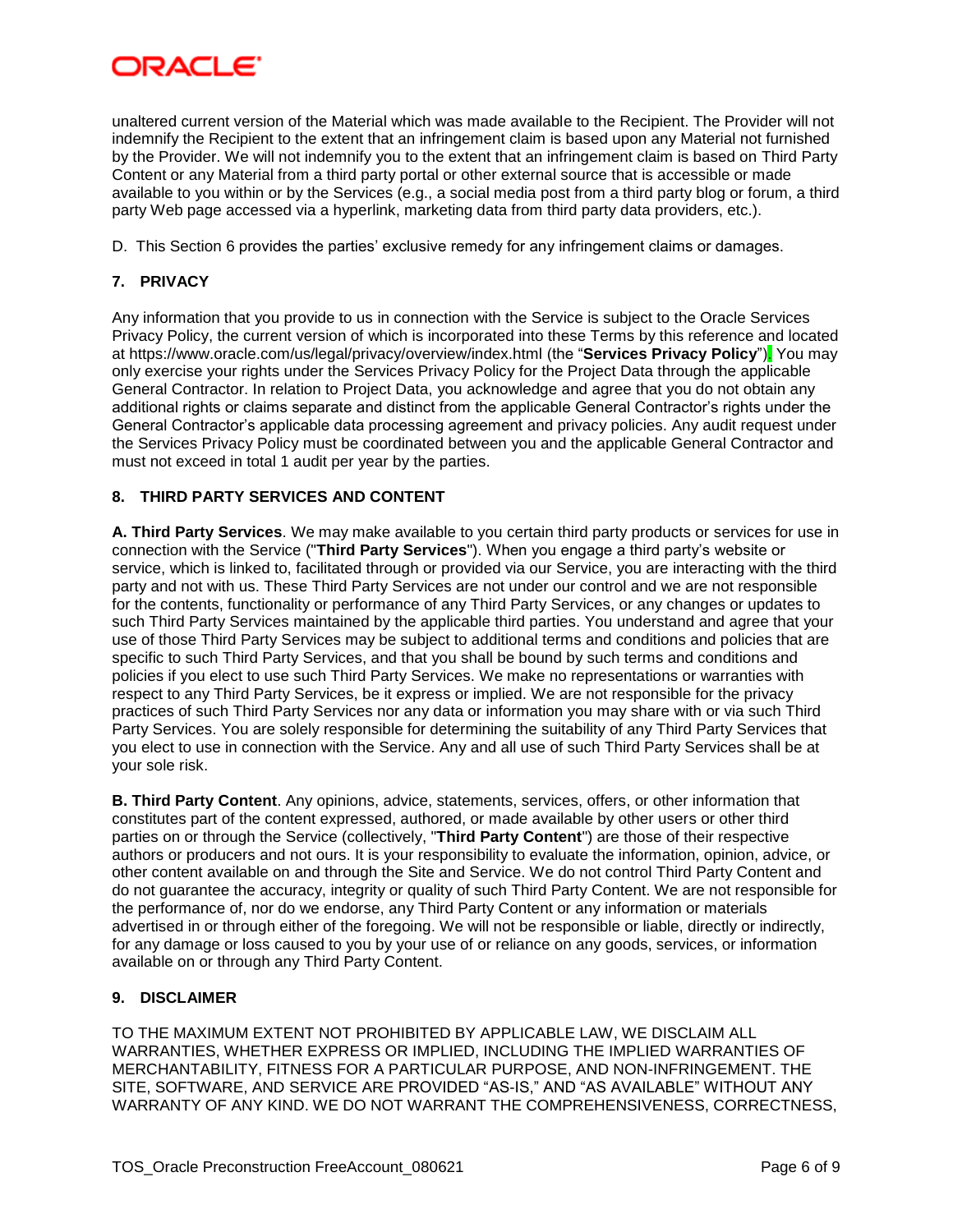## ORACLE'

LEGALITY, OR ACCURACY OF THE SERVICE, THAT THE SERVICE OR ANY THIRD PARTY SERVICE WILL ALWAYS BE AVAILABLE, UNINTERRUPTED OR ERROR FREE, OR THAT THE SERVICE, ANY THIRD PARTY SERVICES, AND ANY CONTENT WILL BE SECURE OR NOT OTHERWISE LOST, CORRUPTED OR DAMAGED. NO ADVICE OR INFORMATION, WHETHER ORAL OR WRITTEN, OBTAINED BY YOU FROM US OR THROUGH OR FROM OUR SERVICE WILL CREATE ANY WARRANTY NOT EXPRESSLY STATED IN THESE TERMS. YOU ACKNOWLEDGE AND AGREE THAT YOUR USE OF THE SITE, SERVICE, AND/OR SOFTWARE SHALL BE AT YOUR SOLE RISK.

### **10. CLAIMS**

You will indemnify, defend, and hold Oracle, its affiliates, and their respective officers, directors, employees, agents, contractors, licensors, partners and suppliers (each a "**Covered Party**" and collectively, the "**Covered Parties**") harmless from and against any and all claims, liabilities, damages, losses, costs, expenses, and attorneys' fees ("**Claim(s)**") arising out of or related to:(i) your use of and access to the Service; (ii) any of Your Content, data or Your Applications; (iii) any and all Taxes; and (iv) your violation of these Terms.

#### **11. LIABILITY**

**A.** TO THE MAXIMUM EXTENT NOT PROHIBITED UNDER APPLICABLE LAW, WE SHALL NOT BE LIABLE TO YOU OR ANY THIRD PARTY CLAIMING THROUGH YOU FOR ANY INDIRECT, INCIDENTAL, SPECIAL, PUNITIVE, CONSEQUENTIAL OR EXEMPLARY DAMAGES, HOWEVER CAUSED AND UNDER ANY THEORY OF LIABILITY (INCLUDING, BUT NOT BE LIMITED TO CONTRACT, TORT, COMMON LAW, OR STATUTE) ARISING OUT OF OR RELATING TO THIS AGREEMENT, STATEMENTS OR CONDUCT OF ANY THIRD PARTY REGARDING THE SITE OR SERVICE, OR USE OF THE SITE OR SERVICE, INCLUDING WITHOUT LIMITATION ANY LOSS OF DATA USE, DATA, CONTENT, PROFITS, SALES, GOODWILL, OR REPUTATION, WHETHER OR NOT WE HAVE BEEN ADVISED OF THE POSSIBILITY OF SUCH DAMAGES. OUR MAXIMUM AGGREGATE LIABILITY WITH RESPECT TO ANY CLAIM ARISING UNDER THESE TERMS SHALL NOT EXCEED THE AMOUNT OF ONE THOUSAND USD (\$1,000.00).

**B.** THE PARTIES AGREE THAT THE PROVISIONS IN THIS SECTION 11 REPRESENT A FAIR ALLOCATION OF THE RISKS AND ARE ESSENTIAL ELEMENTS OF THE BASIS OF THE BARGAIN, WITHOUT WHICH THE PARTIES WOULD NOT HAVE ENTERED INTO THESE TERMS.

#### **12. TERM, TERMINATION, SUSPENSION OF SERVICE, AND DATA RETENTION OR DELETION**

**A. Term**. These Terms are effective upon the date you first accept them, and shall continue until the termination of your Free Account.

#### **B. Termination**

(i) Termination by You. You may terminate your Free Account and these Terms at any time by sending a written notice to Oracle pursuant to Section 13.I. Such termination shall be effective upon Oracle receipt of such notice.

(ii) Termination by Us. We may terminate your Free Account and these Terms at any time upon written notice to you, and such termination shall be effective on the date of such notice. Additionally, we may terminate your Free Account, these Terms and your rights to access and use the Service (or any part thereof) for cause, immediately, without prior notice or liability to you, if in our sole determination: (a) you or your Users fail to comply with the Acceptable Use Policy, (b) you or your Users misuse the Service or violate or fail to comply with any provision of the Terms, (c) Your Content is infringing or violates the rights of any third party, (d) you failed to provide true or accurate information in connection with your Free Account registration, or (e) as required by applicable law. We may also terminate your Free Account and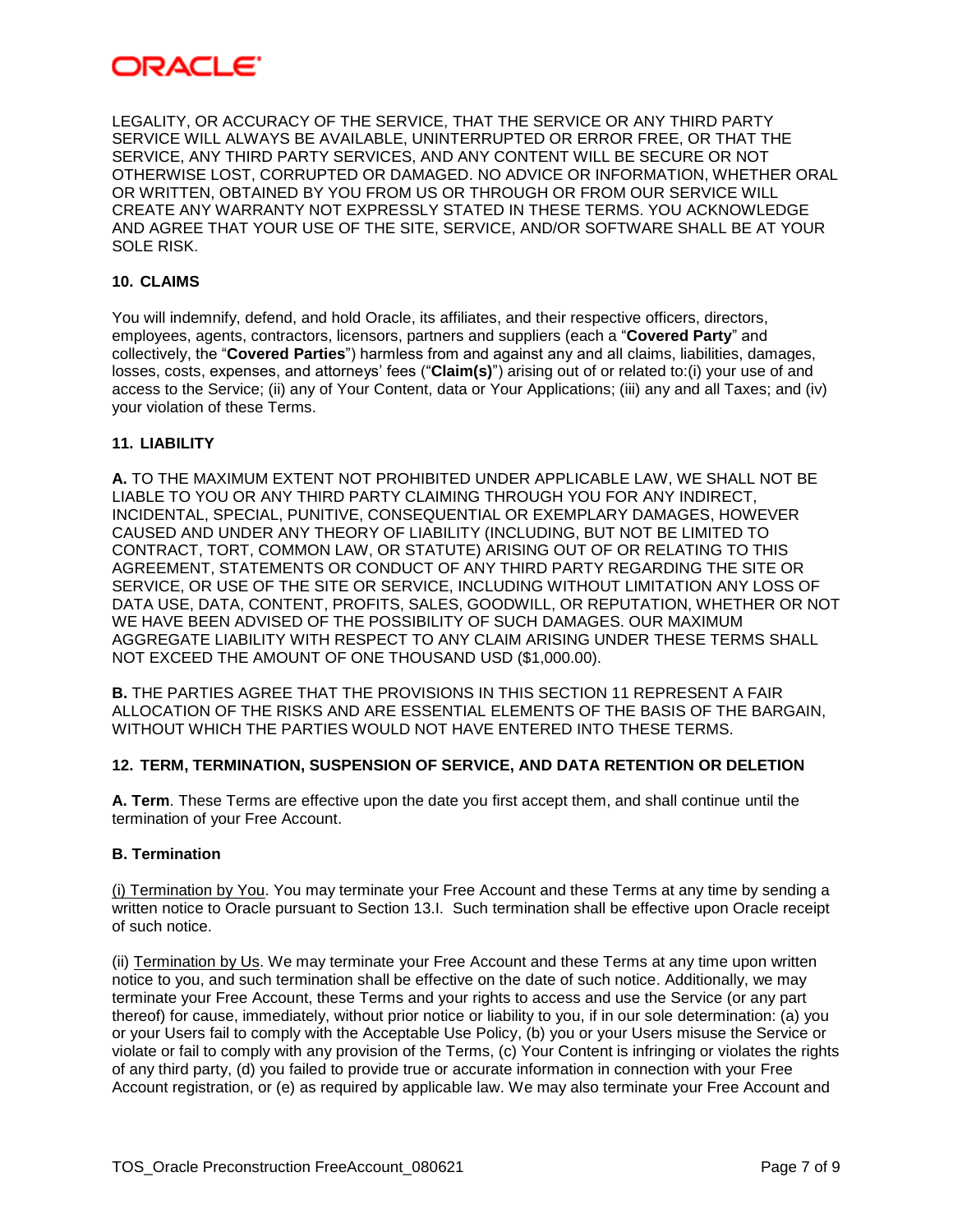# ORACI E'

these Terms, without prior notice or liability to you, if you have been inactive on the Free Account for 12 months.

(iii) Effect of Termination. Upon the expiration or termination of these Terms for any reason, all rights granted to you under these Terms, and all access to the Service, your Free Account, and Your Content, will immediately terminate. You acknowledge and agree that we will retain and delete Your Content in accordance with the H&D Policies and subject to Section 3 of these Terms. Regardless of the above, we shall be entitled to keep copies of any and all of Your Content necessary in order for us to comply with applicable laws and obligations to other Participants. Provisions that survive termination or expiration of these Terms are those relating to limitation of liability, indemnification and others, which by their nature are intended to survive.

**C. Suspension of Service**. Without limiting the above termination rights, we reserve the right, at any time and in our sole discretion, to temporarily suspend access to the Service (or any part thereof) for: (a) scheduled or unscheduled maintenance; (b) purposes of maintaining the security and/or integrity of Oracle's network, hardware, or associated systems or those of its third party providers; (c) unplanned technical problems or outages; (d) failure to comply with the Acceptable Use Policy; or (e) the actual or suspected violation of these Terms by you or any of your Users.

### **13. GENERAL**

**A. Relationship of Parties**. You and Oracle are independent contractors under these Terms and not partners, agents or joint venturers. Neither party will make any commitment, by contract or otherwise, binding upon the other or represent that it has any authority to do so. You understand that we reserve the right to offer and to provide the Service to third parties in our sole discretion. We may use your name, logo, trademarks and/or trade names to identify you as a customer of Oracle or in connection with our publicity releases, promotional material, customer lists, and/or advertising, marketing or businessgenerating efforts with your consent, not to be unreasonably withheld or delayed.

**B. Force Majeure**. Neither you nor we shall be responsible for failure or delay of performance if caused by: an act of war, hostility, or sabotage; act of God; pandemic; electrical, internet, or telecommunication outage that is not caused by the obligated party; government restrictions (including the denial or cancelation of any export, import or other license); or other event outside the reasonable control of the obligated party. Both you and we will use reasonable efforts to mitigate the effect of a force majeure event.

**C. Governing Law and Jurisdiction**. These Terms are governed by the substantive and procedural laws of the State of California and each party agrees to submit to the exclusive jurisdiction of, and venue in, the courts in San Francisco or Santa Clara counties in California in any dispute arising out of or relating to these Terms. The Uniform Computer Information Transactions Act does not apply to these Terms.

**D. Compliance**. You will comply (and will ensure that all your Users comply) with all applicable laws in your use of the Service. Export laws and regulations of the United States and any other relevant local export laws and regulations apply to the Service. Such export laws govern use of the Service (including technical data) and any Service deliverables provided under these Terms, and you and we each agree to comply with all such export laws and regulations (including "deemed export" and "deemed re-export" regulations). You agree that no data, information, software programs and/or materials resulting from the Service (or direct product thereof) will be exported, directly or indirectly, in violation of these laws, or will be used for any purpose prohibited by these laws including, without limitation, nuclear, chemical, or biological weapons proliferation, or development of missile technology. You acknowledge that the Service is designed with capabilities for you and your Users to access the Service without regard to geographic location and to transfer or otherwise move Your Content between the Service and other locations such as user workstations. You are solely responsible for the authorization and management of user accounts across geographic locations, as well as export control and geographic transfer of Your Content.